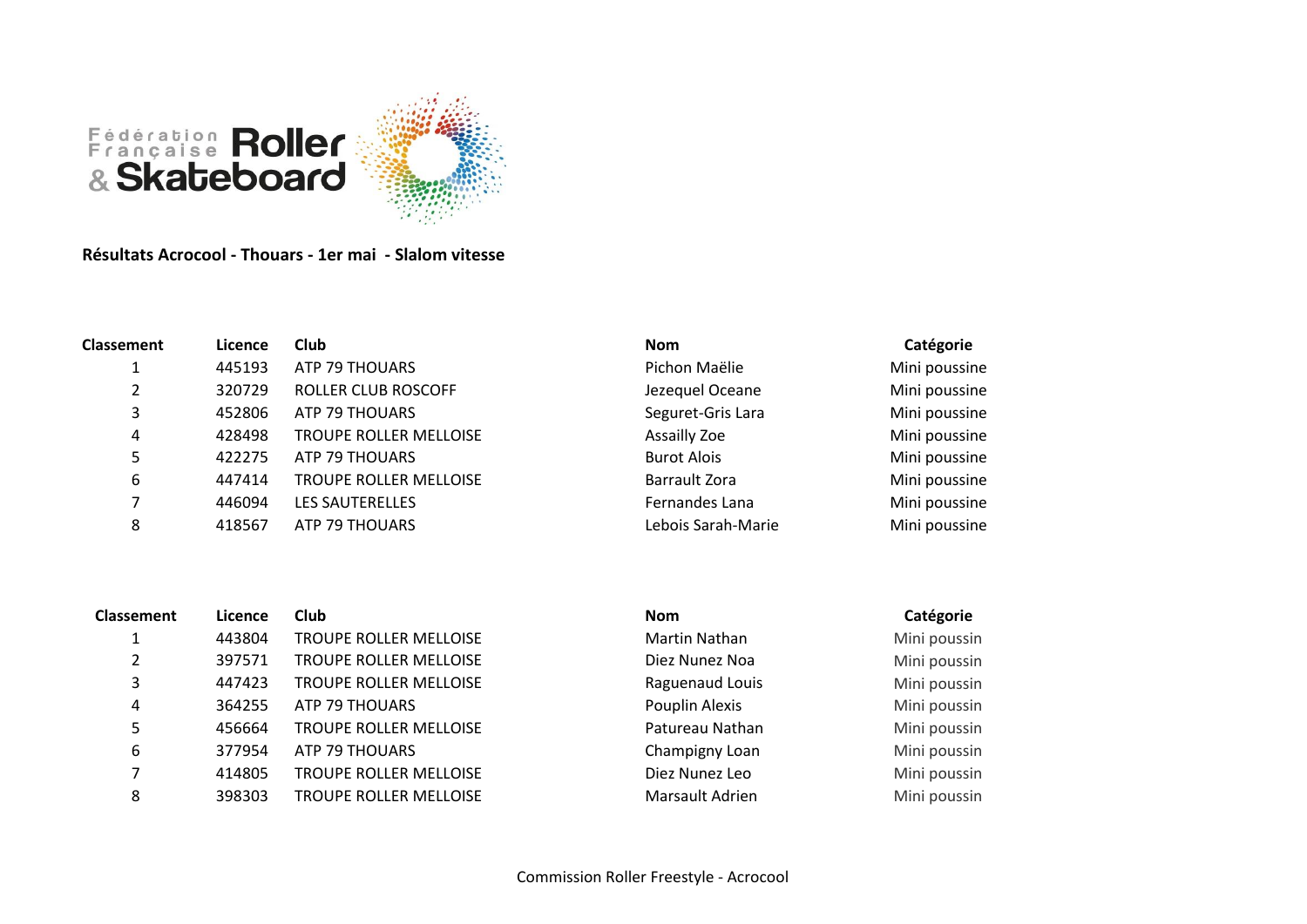| <b>Classement</b> | Licence | Club                          | <b>Nom</b>              | Catégorie |
|-------------------|---------|-------------------------------|-------------------------|-----------|
|                   | 412716  | <b>TOUS EN ROLLERS</b>        | <b>Champion Melissa</b> | Poussin   |
| 2                 | 301279  | ROLLER CLUB ROSCOFF           | Jezequel Clara          | Poussin   |
| 3                 | 401594  | 0                             | <b>Boissinot Ines</b>   | Poussin   |
| 4                 | 428493  | <b>TROUPE ROLLER MELLOISE</b> | Marsault Julie          | Poussin   |
| 5                 | 424191  | LE HAVRE SKATE KREW           | Reghenas Margot         | Poussin   |
| 6                 | 431239  | ATP 79 THOUARS                | <b>Bonnet Alex</b>      | Poussin   |
|                   | 457740  | <b>LES SAUTERELLES</b>        | <b>Martiny Cyrielle</b> | Poussin   |

| <b>Classement</b> | Licence | Club                          | <b>Nom</b>            | Catégorie |
|-------------------|---------|-------------------------------|-----------------------|-----------|
|                   | 354809  | LE HAVRE SKATE KREW           | Letellier Soulyan     | Poussin   |
| 2                 | 447495  | <b>TROUPE ROLLER MELLOISE</b> | Thoreux Kellian       | Poussin   |
| 3                 | 393071  | <b>TROUPE ROLLER MELLOISE</b> | Patureau Noe          | Poussin   |
| 4                 | 457324  | <b>TROUPE ROLLER MELLOISE</b> | <b>Barrault Driss</b> | Poussin   |
| 5                 | 325901  | ATP 79 THOUARS                | Champigny Yanis       | Poussin   |
| 6                 | 393064  | <b>TROUPE ROLLER MELLOISE</b> | Patureau Mathis       | Poussin   |

| <b>Classement</b> | Licence | <b>Club</b>                         | <b>Nom</b>             | Catégorie  |
|-------------------|---------|-------------------------------------|------------------------|------------|
|                   | 328112  | ROLLER CLUB LES NORDIKS DE TOURAINE | Canterranne Louna      | Benjamin/e |
| 2                 | 320660  | ROLLER CLUB LES NORDIKS DE TOURAINE | De Voort Margaux       | Benjamin/e |
| 3                 | 392828  | <b>TOUS EN ROLLERS</b>              | Petitgas Lou-Anne      | Benjamin/e |
| 4                 | 320661  | ROLLER CLUB LES NORDIKS DE TOURAINE | De Voort Albane        | Benjamin/e |
| 5                 | 358443  | ROLLER CLUB LES NORDIKS DE TOURAINE | Jimenez Olga           | Benjamin/e |
| 6                 | 387206  | LE HAVRE SKATE KREW                 | <b>Fleury Caroline</b> | Benjamin/e |
|                   | 384819  | ROLLER CLUB LES NORDIKS DE TOURAINE | <b>Asselin Thomas</b>  | Benjamin/e |
| 8                 | 365290  | <b>TROUPE ROLLER MELLOISE</b>       | Jacq Sonam             | Benjamin/e |
| 9                 | 390815  | TROUPE ROLLER MELLOISE              | Rouleau Emmy           | Benjamin/e |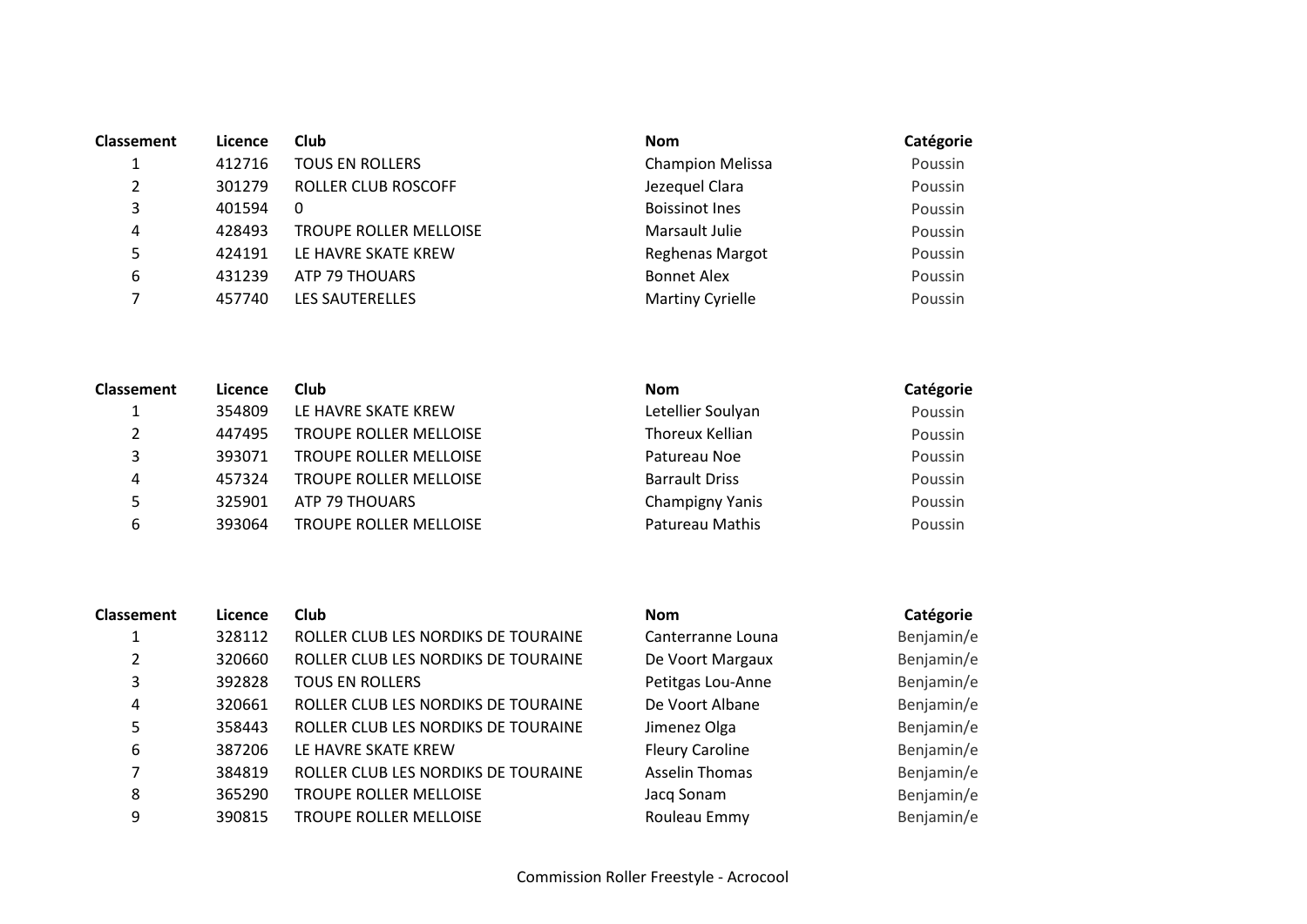10 399780 TROUPE ROLLER MELLOISE Thomazeau Lucas Benjamin/e

| <b>Classement</b> | Licence | <b>Club</b>                   | <b>Nom</b>       | Catégorie  |
|-------------------|---------|-------------------------------|------------------|------------|
|                   | 347862  |                               | Reignier Lenny   | Minime F/H |
| $\overline{2}$    | 388253  | <b>LES SAUTERELLES</b>        | Fernandes Kylian | Minime F/H |
| 3                 | 368835  | <b>TROUPE ROLLER MELLOISE</b> | Jacq Tinle       | Minime F/H |
| 4                 | 366236  |                               | Lorigne Charly   | Minime F/H |
| 5                 | 413025  |                               | Dagnas Albin     | Minime F/H |
| 6                 | 410996  |                               | Petit Emilie     | Minime F/H |
|                   | 347857  |                               | Dufour Sylvain   | Minime F/H |

| <b>Classement</b> | Licence | Club                          | <b>Nom</b>             | Catégorie |
|-------------------|---------|-------------------------------|------------------------|-----------|
| 1                 | 98612   | LES SAUTERELLES               | Autin Bettina          | CJSF/H    |
| 2                 | 290205  | <b>TOUS EN ROLLERS</b>        | <b>Dubreuil Maxime</b> | CJSF/H    |
| 3                 | 226246  | <b>LES SAUTERELLES</b>        | Prezeau Benoit         | CJSF/H    |
| 4                 | 280419  |                               | Morin Theo             | CJSF/H    |
| 5                 | 338181  |                               | Bizet Jonathan         | CJSF/H    |
| 6                 | 392823  | <b>TOUS EN ROLLERS</b>        | Petitgas Clara         | CJSF/H    |
| 7                 | 325904  | ATP 79 THOUARS                | Andre Theo             | CJSF/H    |
| 8                 | 214346  | <b>TROUPE ROLLER MELLOISE</b> | Doucet Christelle      | CJSF/H    |
| 9                 | 417289  |                               | <b>Coutand Laura</b>   | CJSF/H    |
| 10                | 360324  |                               | Dufour Aline           | CJSF/H    |
| 11                | 430088  | ATP 79 THOUARS                | Benhammou Sebastien    | CJSF/H    |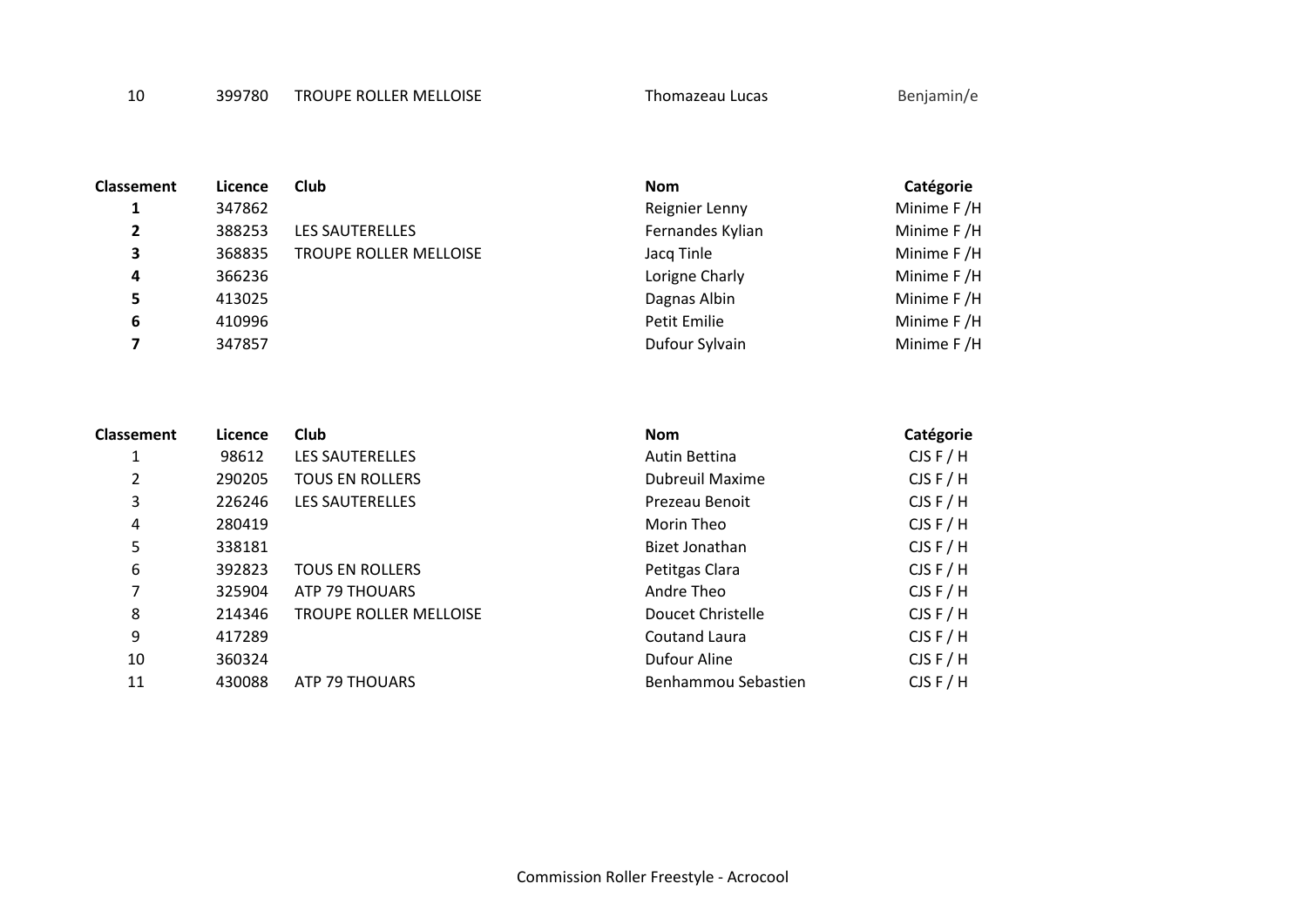

## **Résultats Acrocool - Thouars - 1er mai - Skatecross**

| Classement | Licence | <b>Club</b>                   | <b>Nom</b>           | Catégorie     |
|------------|---------|-------------------------------|----------------------|---------------|
| 1          | 320729  | <b>ROLLER CLUB ROSCOFF</b>    | Jezequel Oceane      | Mini poussine |
| 2          | 446094  | LES SAUTERELLES               | Fernandes Lana       | Mini poussine |
| 3          | 452806  | ATP 79 THOUARS                | Seguret-Gris Lara    | Mini poussine |
| 4          | 418567  | ATP 79 THOUARS                | Lebois Sarah-Marie   | Mini poussine |
| 5          | 447414  | TROUPE ROLLER MELLOISE        | <b>Barrault Zora</b> | Mini poussine |
| 6          | 422275  | ATP 79 THOUARS                | <b>Burot Alois</b>   | Mini poussine |
|            | 428498  | <b>TROUPE ROLLER MELLOISE</b> | Assailly Zoe         | Mini poussine |

| <b>Classement</b> | Licence | Club                          | <b>Nom</b>      | Catégorie    |
|-------------------|---------|-------------------------------|-----------------|--------------|
| 1                 | 397571  | TROUPE ROLLER MELLOISE        | Diez Nunez Noa  | Mini poussin |
| 2                 | 364255  | ATP 79 THOUARS                | Pouplin Alexis  | Mini poussin |
| 3                 | 377954  | ATP 79 THOUARS                | Champigny Loan  | Mini poussin |
| 4                 | 443804  | <b>TROUPE ROLLER MELLOISE</b> | Martin Nathan   | Mini poussin |
| 5                 | 414805  | <b>TROUPE ROLLER MELLOISE</b> | Diez Nunez Leo  | Mini poussin |
| 6                 | 457728  | ATP 79 THOUARS                | Mory Gregoire   | Mini poussin |
| 7                 | 398303  | <b>TROUPE ROLLER MELLOISE</b> | Marsault Adrien | Mini poussin |
| 8                 | 447423  | <b>TROUPE ROLLER MELLOISE</b> | Raguenaud Louis | Mini poussin |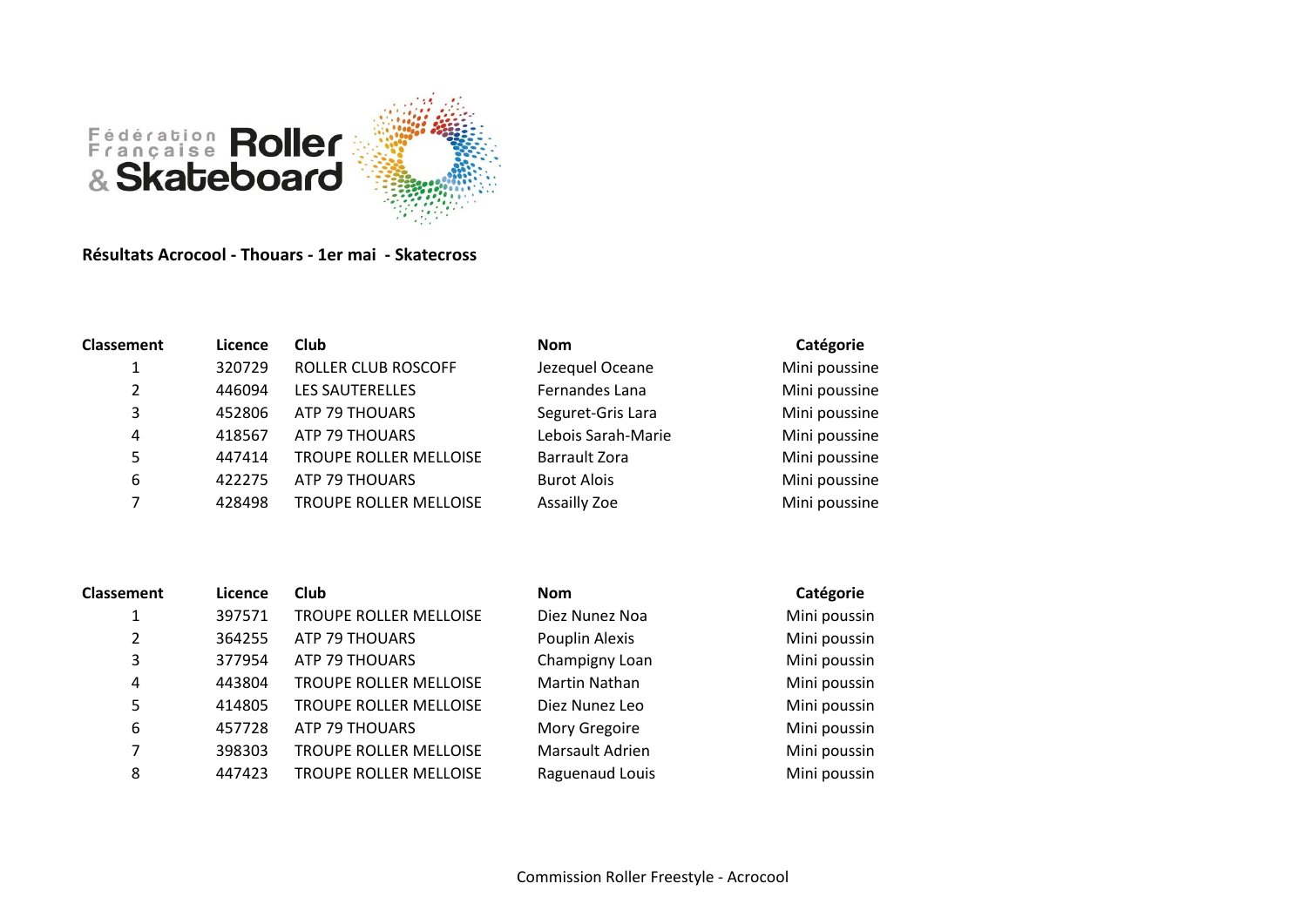| <b>Classement</b> | Licence | <b>Club</b>            | <b>Nom</b>              | Catégorie |
|-------------------|---------|------------------------|-------------------------|-----------|
| 1                 | 412716  | <b>TOUS EN ROLLERS</b> | <b>Champion Melissa</b> | Poussine  |
| 2                 | 301279  | ROLLER CLUB ROSCOFF    | Jezequel Clara          | Poussine  |
| 3                 | 431239  | ATP 79 THOUARS         | <b>Bonnet Alex</b>      | Poussine  |
| 4                 | 401594  |                        | <b>Boissinot Ines</b>   | Poussine  |
| 5                 | 424191  | LE HAVRE SKATE KREW    | Reghenas Margot         | Poussine  |
| 6                 | 428493  | TROUPE ROLLER MELLOISE | Marsault Julie          | Poussine  |
| 7                 | 457740  | <b>LES SAUTERELLES</b> | <b>Martiny Cyrielle</b> | Poussine  |
|                   |         |                        |                         |           |

| <b>Classement</b> | Licence | <b>Club</b>                   | <b>Nom</b>            | Catégorie |
|-------------------|---------|-------------------------------|-----------------------|-----------|
| 1                 | 354809  | LE HAVRE SKATE KREW           | Letellier Soulyan     | Poussin   |
| $\overline{2}$    | 418531  | ATP 79 THOUARS                | Pichon Nolan          | Poussin   |
| 3                 | 393064  | TROUPE ROLLER MELLOISE        | Patureau Mathis       | Poussin   |
| 4                 | 325901  | ATP 79 THOUARS                | Champigny Yanis       | Poussin   |
| 5                 | 393071  | <b>TROUPE ROLLER MELLOISE</b> | Patureau Noe          | Poussin   |
| 6                 | 447495  | <b>TROUPE ROLLER MELLOISE</b> | Thoreux Kellian       | Poussin   |
| 7                 | 325674  |                               | Canterranne Rafael    | Poussin   |
| 8                 | 371688  | ATP 79 THOUARS                | Nogues Mahe           | Poussin   |
| 9                 | 457324  | <b>TROUPE ROLLER MELLOISE</b> | <b>Barrault Driss</b> | Poussin   |

| <b>Classement</b> | Licence | <b>Club</b>                                     | <b>Nom</b>             | Catégorie |
|-------------------|---------|-------------------------------------------------|------------------------|-----------|
| $\mathbf{1}$      | 387206  | LE HAVRE SKATE KREW                             | <b>Fleury Caroline</b> | Benjamine |
| 2                 | 320661  | ROLLER CLUB LES NORDIKS DE TOL De Voort Albane  |                        | Benjamine |
| 3                 | 390815  | TROUPE ROLLER MELLOISE                          | Rouleau Emmy           | Benjamine |
| 4                 | 320660  | ROLLER CLUB LES NORDIKS DE TOL De Voort Margaux |                        | Benjamine |
| 5                 | 392828  | <b>TOUS EN ROLLERS</b>                          | Petitgas Lou-Anne      | Benjamine |
| 6                 | 371687  | ATP 79 THOUARS                                  | Nogues Lola            | Benjamine |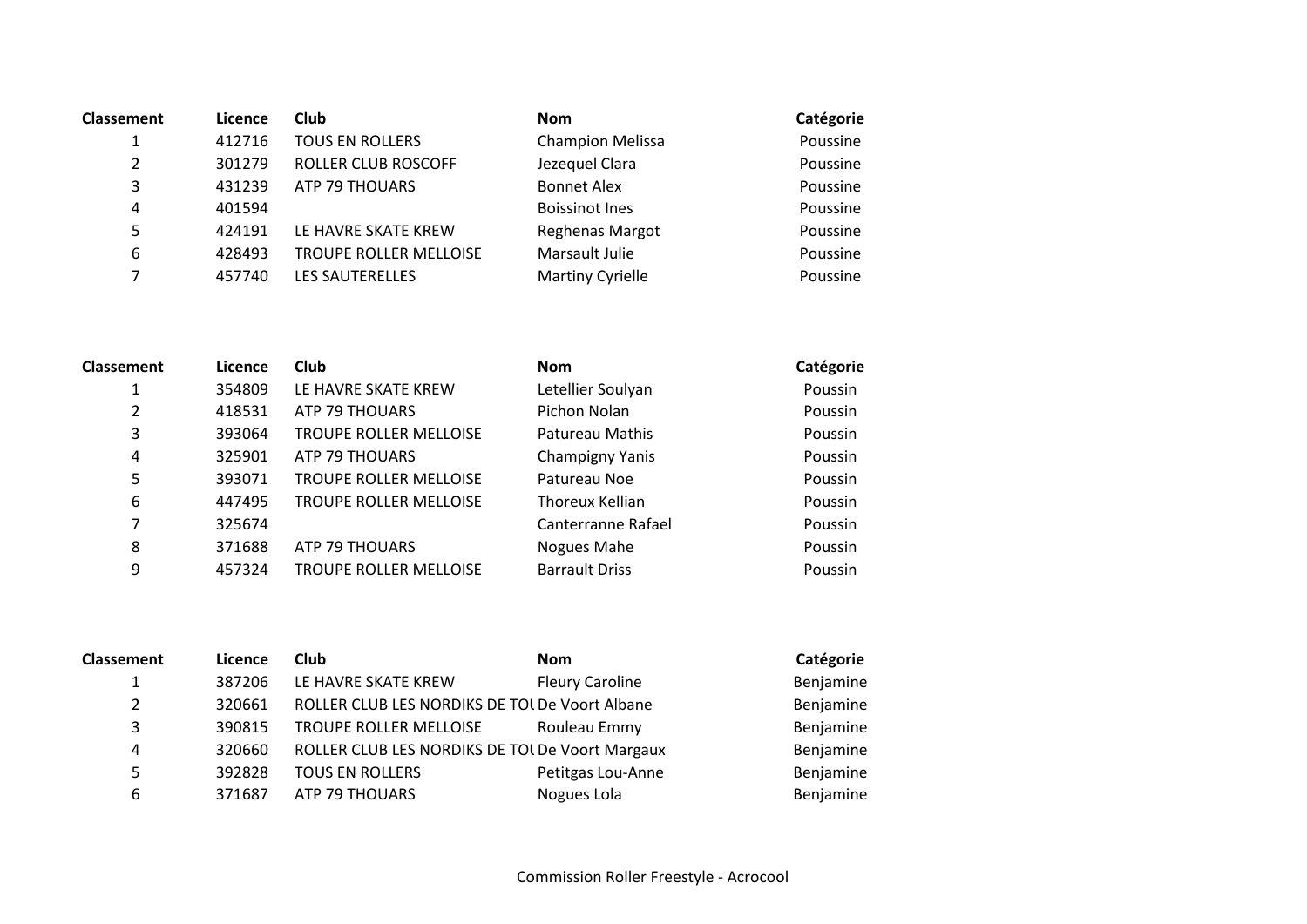| Classement | Licence | Club                          | <b>Nom</b>             | Catégorie       |
|------------|---------|-------------------------------|------------------------|-----------------|
| 1          | 347862  |                               | Reignier Lenny         | Benj H/Minime H |
| 2          | 368835  | <b>TROUPE ROLLER MELLOISE</b> | Jacq Tinle             | Benj H/Minime H |
| 3          | 365290  | <b>TROUPE ROLLER MELLOISE</b> | Jacq Sonam             | Benj H/Minime H |
| 4          | 293236  | ATP 79 THOUARS                | Charbonneau Cyprien    | Benj H/Minime H |
| 5          | 399780  | <b>TROUPE ROLLER MELLOISE</b> | Thomazeau Lucas        | Benj H/Minime H |
| 6          | 388253  | <b>LES SAUTERELLES</b>        | Fernandes Kylian       | Benj H/Minime H |
| 7          | 366236  |                               | Lorigne Charly         | Benj H/Minime H |
| 8          | 413025  |                               | Dagnas Albin           | Benj H/Minime H |
| 9          | 373900  | ATP 79 THOUARS                | <b>Reulier Teofane</b> | Benj H/Minime H |
| 10         | 290212  | ATP 79 THOUARS                | <b>Riveault Lucas</b>  | Benj H/Minime H |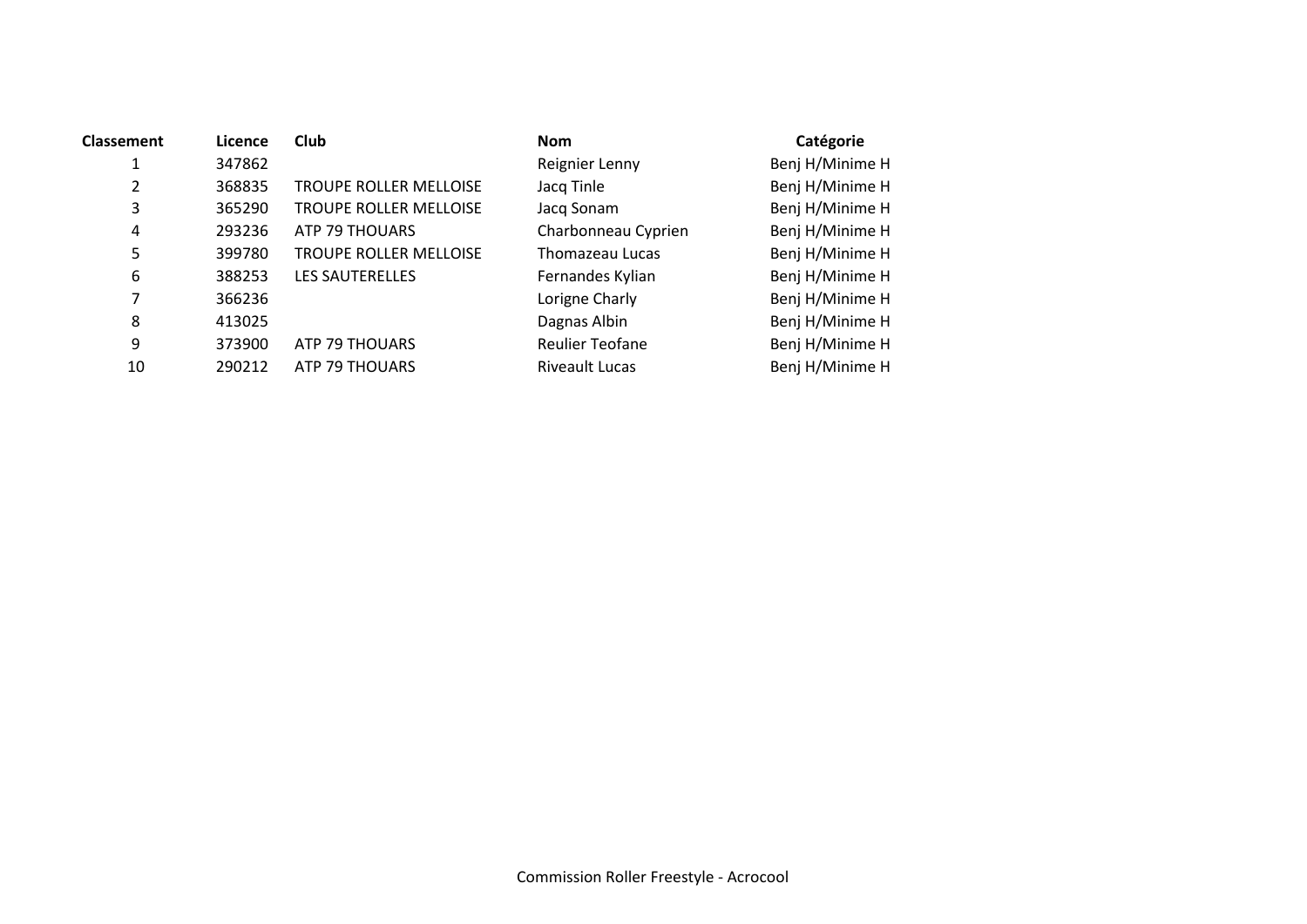

**Résultats Acrcool - Thouars - 1er mai - Slalom battle**

| <b>Classement</b> | Licence | <b>Club</b>                         | <b>Nom</b>            | Catégorie |
|-------------------|---------|-------------------------------------|-----------------------|-----------|
| 1                 | 320661  | ROLLER CLUB LES NORDIKS DE TOURAINE | De Voort Albane       | E.        |
| 2                 | 320660  | ROLLER CLUB LES NORDIKS DE TOURAINE | De Voort Margaux      |           |
| 3                 | 328112  | ROLLER CLUB LES NORDIKS DE TOURAINE | Canterranne Louna     |           |
| 4                 | 358443  | ROLLER CLUB LES NORDIKS DE TOURAINE | Jimenez Olga          | E.        |
| 5                 | 360324  |                                     | Dufour Aline          | Е.        |
| 6                 | 410996  |                                     | Petit Emilie          | Е.        |
|                   | 401594  |                                     | <b>Boissinot Ines</b> |           |

| <b>Classement</b> | Licence | Club                                | <b>Nom</b>             | Catégorie |
|-------------------|---------|-------------------------------------|------------------------|-----------|
| 1                 | 226246  | LES SAUTERELLES                     | Prezeau Benoit         | н         |
|                   | 347862  |                                     | Reignier Lenny         | Н         |
| 3                 | 384819  | ROLLER CLUB LES NORDIKS DE TOURAINE | <b>Asselin Thomas</b>  | н         |
| 4                 | 256768  |                                     | Merceron Alex          | Н         |
| 5                 | 347857  |                                     | Dufour Sylvain         | н         |
| 6                 | 290205  | <b>TOUS EN ROLLERS</b>              | <b>Dubreuil Maxime</b> | Н         |
|                   | 338181  |                                     | <b>Bizet Jonathan</b>  | Н         |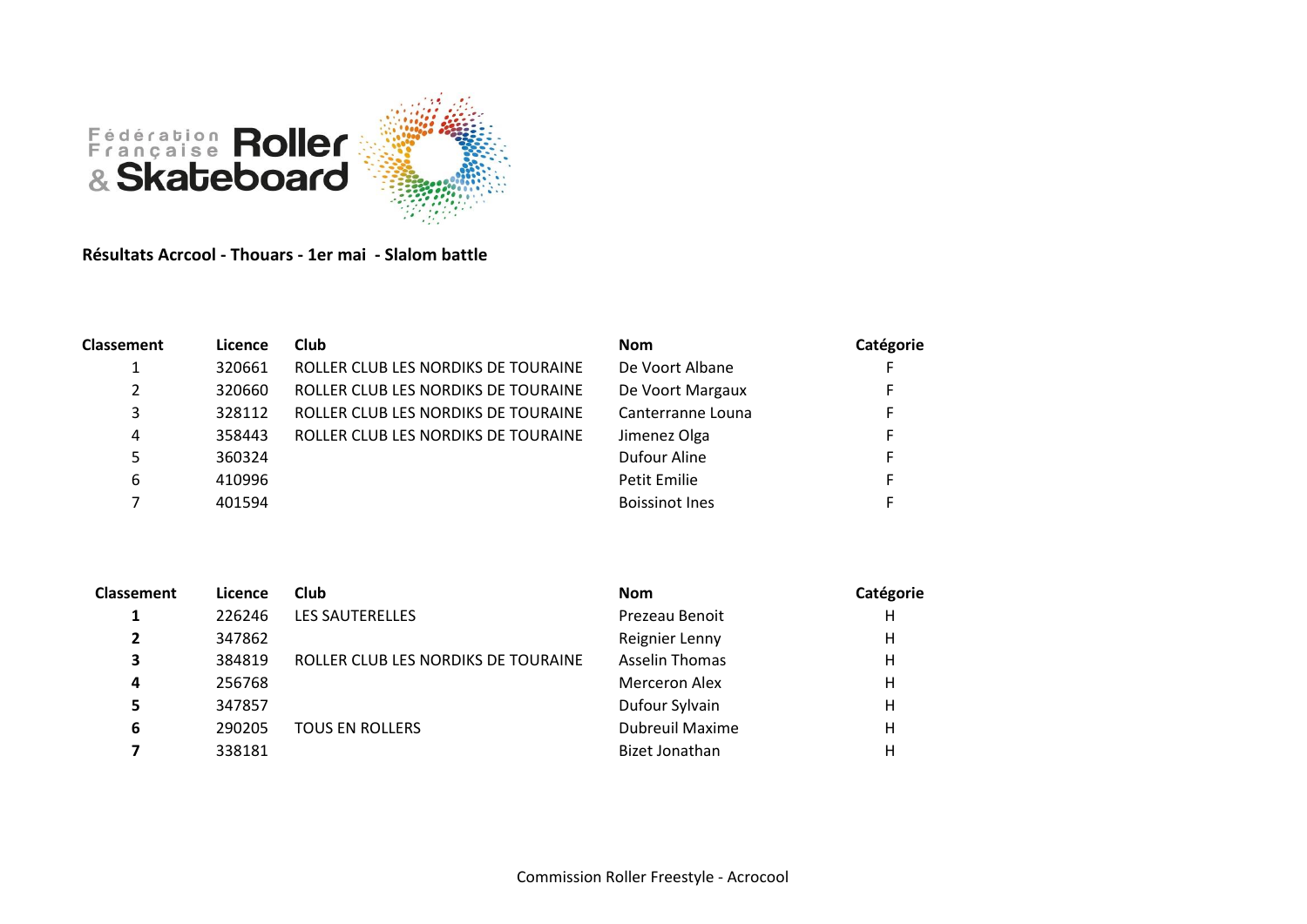

## **Résultats Acrcool - Thouars - 1er mai - Saut en longueur**

| <b>Classement</b> | Licence | <b>Club</b>                   | <b>Nom</b>              | Catégorie | <b>Mailleur saut</b> |
|-------------------|---------|-------------------------------|-------------------------|-----------|----------------------|
| 1                 | 412716  | <b>TOUS EN ROLLERS</b>        | <b>Champion Melissa</b> | Poussine  | 260                  |
| 2                 | 431239  | ATP 79 THOUARS                | <b>Bonnet Alex</b>      | Poussine  | 240                  |
| 3                 | 424191  | LE HAVRE SKATE KREW           | Reghenas Margot         | Poussine  | 220                  |
| 4                 | 301279  | ROLLER CLUB ROSCOFF           | Jezequel Clara          | Poussine  | 200                  |
| 5                 | 452806  | ATP 79 THOUARS                | Seguret-Gris Lara       | Poussine  | 160                  |
| 5                 | 445193  | ATP 79 THOUARS                | Pichon Maëlie           | Poussine  | 160                  |
| 5                 | 320729  | ROLLER CLUB ROSCOFF           | Jezequel Oceane         | Poussine  | 160                  |
| 8                 | 418567  | ATP 79 THOUARS                | Lebois Sarah-Marie      | Poussine  | 120                  |
| 8                 | 446094  | <b>LES SAUTERELLES</b>        | Fernandes Lana          | Poussine  | 120                  |
| 8                 | 457740  | <b>LES SAUTERELLES</b>        | Martiny cyrielle        | Poussine  | 120                  |
| 11                | 422275  | ATP 79 THOUARS                | <b>Burot Alois</b>      | Poussine  | 80                   |
| 12                | 428498  | <b>TROUPE ROLLER MELLOISE</b> | Assailly Zoe            | Poussine  | 60                   |
| 12                | 447414  | <b>TROUPE ROLLER MELLOISE</b> | Barrault Zora           | Poussine  | 60                   |
| 12                | 428493  | <b>TROUPE ROLLER MELLOISE</b> | Marsault Julie          | Poussine  | 60                   |

| <b>Classement</b> | Licence | Club                       | <b>Nom</b>        | <b>Catégorie</b> | <b>Mailleur saut</b> |
|-------------------|---------|----------------------------|-------------------|------------------|----------------------|
|                   |         | 354809 LE HAVRE SKATE KREW | Letellier Soulyan | Poussin          | 280                  |
|                   |         | 418531 ATP 79 THOUARS      | Pichon Nolan      | Poussin          | 260                  |